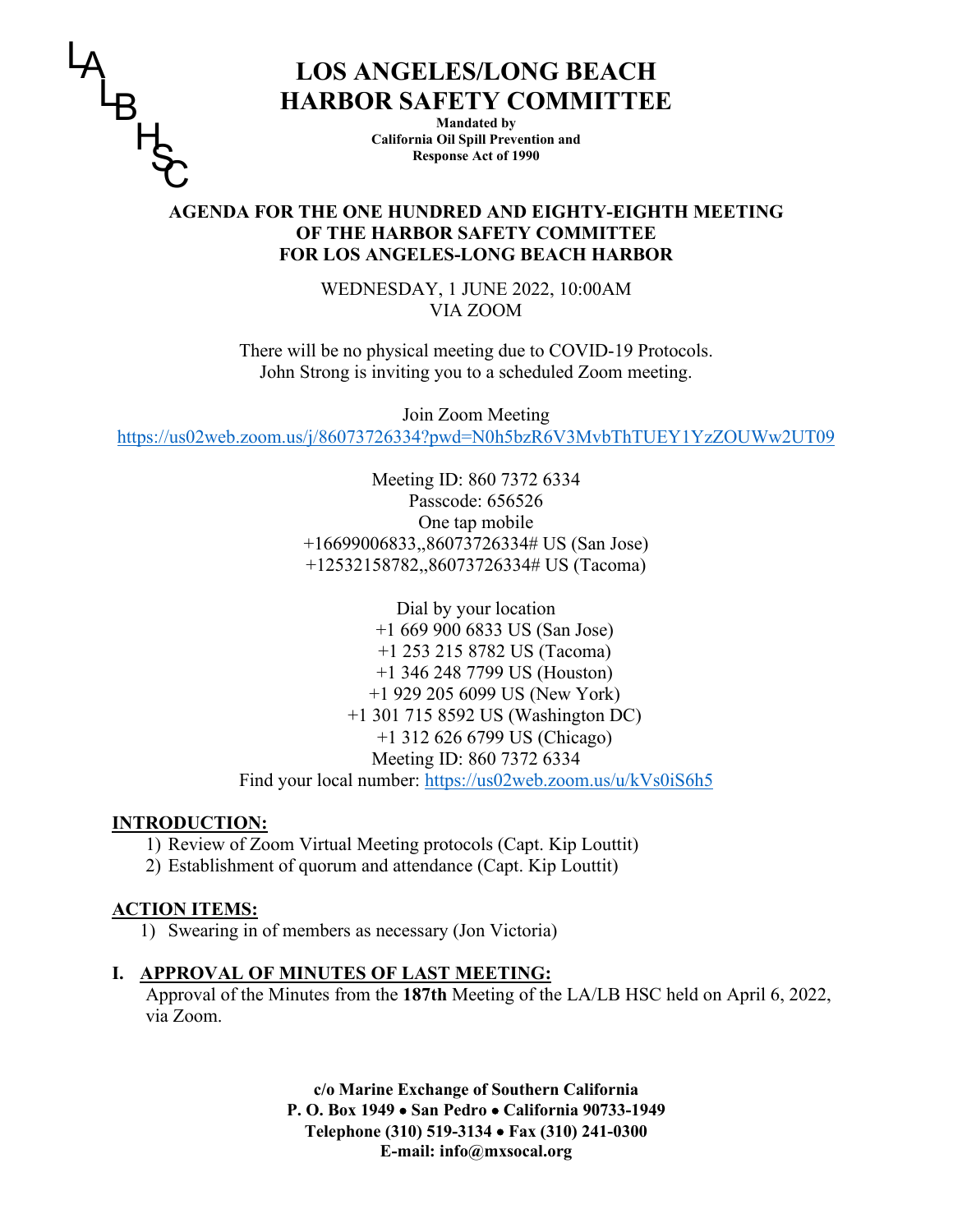## **II. OLD BUSINESS:**

- 1) Update on VTS Activities; comments on any accidents, "near-miss," or unusual incidents
- 2) Update on USCG Sector LA/LB and Area Maritime Security Committee Activities
- 3) Update on OSPR Activities
- 4) Update on California State Lands Commission Activities
- 5) Update on U.S. Army Corps of Engineers
- 6) Update on NOAA
- 7) Other, as brought before the Committee

## **III. NEW BUSINESS:**

- 1) Sub-Committees
	- a) SC-1 Update Other, as brought before the Committee.
	- b) Move to approve a change to the wording of the Los Angeles Long Beach Harbor Safety Plan Chapter 12, TUG ESCORT/ASSIST FOR TANK VESSELS, Page XII-2, Paragraph 4 under the heading "Harbor Safety Committee Findings." New wording to read as follows: **4. Tank vessels carrying liquid bulk cargoes that are not currently covered by state regulations should follow the Plan's tug escort standards, and with any additional Coast Guard or appropriate port requirements for tug escort. The Harbor Safety Committee will continue to monitor changing trends in vessels arriving in LA/LB Harbors to determine whether or not further amendments to the tug escort regulations may be required.**
- 2) Brief on the recent update of the CDC's posture on cargo ships, presented by Dr. Kara Tardivel, CDC.
- 3) Brief on work on the Gerald Desmond Bridge re: waterway closures and their vessel traffic management plan presented by Kiewit Construction.
- 4) Other, as brought before the Committee.

# **IV. PUBLIC COMMENTS:**

The Chair will now accept questions or statements from the general public, or other interested parties.

# **V. ADJOURN:**

The next meeting of the HSC is scheduled for the Port of Long Beach on October 5, 2022 at 10:00AM (depending on Covid-19 conditions).

# **Zoom Meeting Protocols**

General Housekeeping information since we are in a Virtual format:

- Special thanks to Jacobsen Pilot Service for providing the Zoom Platform and to Chairperson John Strong who will be our system administrator supporting this meeting.
- Kindly be aware of your background noise. Since this is a public meeting and we may have people participating by phone who we can't see and can't use the chat function, we can't mute everyone. Therefore, we encourage the considerate and respectful gesture of muting oneself when not speaking to the group.
- Since we can't have the usual sign-in sheet we'll take a few minutes at the beginning of the meeting to take attendance and establish a quorum.
- The new of State of California guidance requires all votes in virtual format to be roll call, and we will be implementing that requirement at this meeting.
- The Chairperson will invite comments and questions from HSC Members as usual during the meeting.